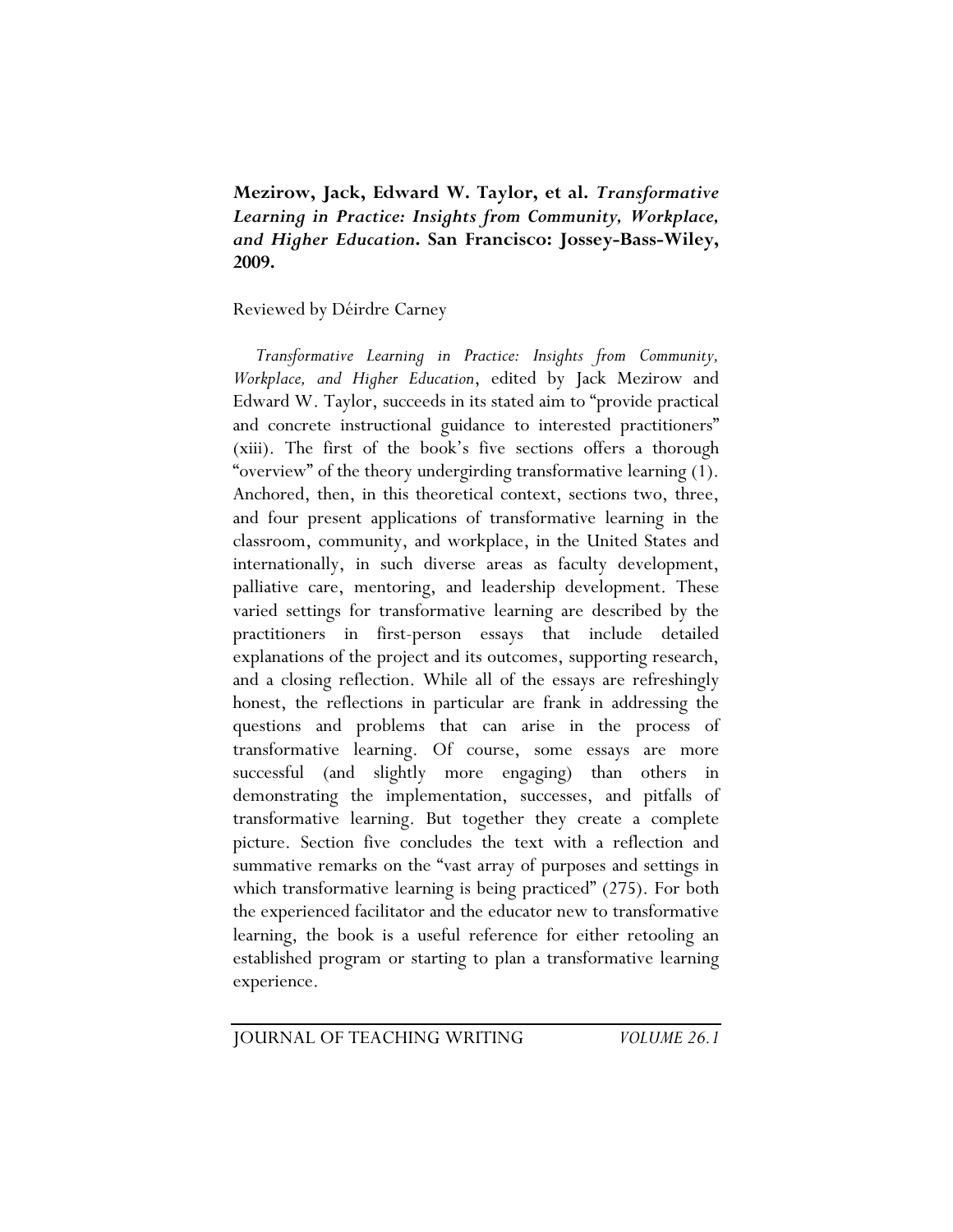Transformative learning, "the dominant teaching paradigm discussed within the field of adult education," is explained as "an approach to teaching based on promoting change, where educators challenge learners to critically question and assess the integrity of their deeply held assumptions about how they relate to the world around them" (xi). Methods applied in transformative learning include journaling, role play, storytelling, field visits, coaching, and discussion, all of which are familiar to traditional classroom teachers. If the methods are similar and classroom education is also meant to bring about change in students, what then is so different about transformative learning? The chapter "Mentoring: When Learners Make the Learning" begins by acknowledging this very question: "By definition, all learning means change. Someone learns, and something is different: a behavior, an attitude, a skill, a rule, a role, or even a way of looking at oneself and the world" (78). But in a nuanced contrast, transformative learning entails not so much "becoming something different, but . . . becoming what one is" (238). In their chapter on "Promoting Dialogic Teaching Among Higher Education Faculty in South Africa," Gravett and Petersen explain that an essential beginning step to the process "requires that learners come to awareness that there is indeed a need for transformation"(101)–and then employ some unfortunately named terminology. The term "learning edge," referring to students' being "on the edge of their comfort zones" as learners (107), may sound like irresponsible pedagogy. Indeed, the authors' reflection states that "if learners are pushed too far, they can become defensive, resist the new learning, and withdraw in order to keep safe." Thus facilitators "need to maintain a careful balance between challenge and comfort with learners" (107). However, facilitators are also "continually on [their] own learning edge" (108). That is, facilitators do not sit back and watch from afar as their students struggle through emotionally difficult transformative learning experiences. In fact, educator Elizabeth J. Tisdell writes, "I never ask students to do anything that I am unwilling to do myself" (93). One facilitator advises the neophyte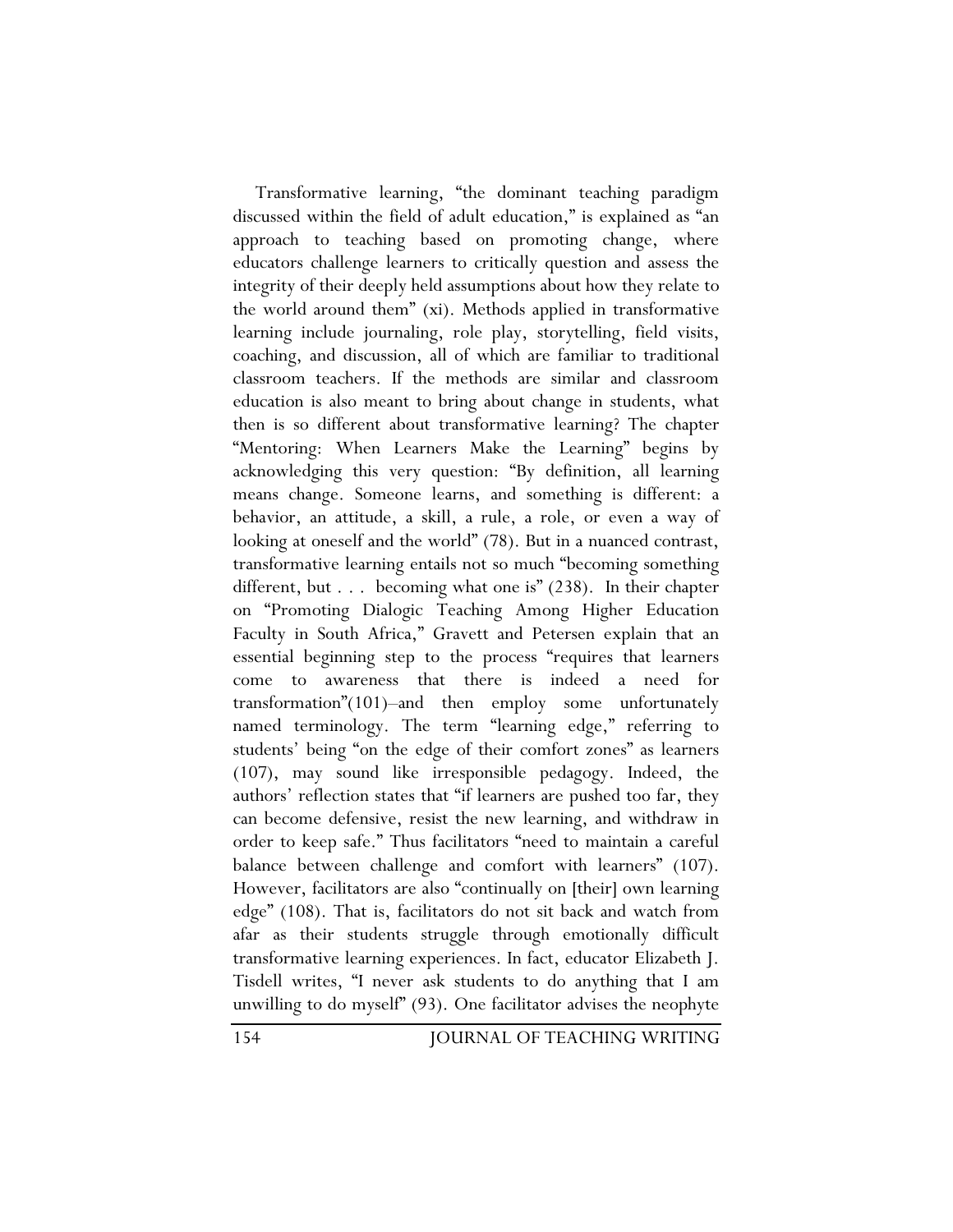to "trust the process and relax into it, even though it may feel messy and emotional" (146).

In that vein, in addition to emphasizing planning and expecting the unexpected, the essays reinforce how emotional the transformative learning process can be for facilitator and student alike. One writer described "a predictable point . . . when one or more people will project their anxieties, confusion, or anger onto me" (Lange 202). Susan R. Meyer states candidly, "Some participants should have been screened out" (224). She continues: "focused journaling and exploration of life history cannot be confused with therapy" and emphasizes the importance of "hav[ing] systems in place to provide additional services" (225). However, these messy emotions should not be conflated with a lack of intellectual rigor because "a healthy interdependence between the affective and the rational . . . is essential for transformative learning" (252). Likewise, Mezirow's theory asserts that "critical reflection is integral to transformative learning" (125).

One troubling issue may remain for cautious readers, and this concerns whether a student necessarily comes away transformed and how exactly that is measured and evaluated. One essay grants that learning experiences can be "enlightening, educative, and empowering but not necessarily transformative" (253). If a student does undergo a transformation, does this imply his or her having merely subscribed to the facilitator's beliefs? For the two practitioners of adult basic education, "Evidence of transformative learning came in many forms" (174), which is a good reminder for readers that the essays are not rubrics, and students are not automatons. Alcántara, Hayes, and Yorks also state that because "transformative learning is emergent, not instrumentally produced" (258), outcomes vary. So while there are "core elements of fostering transformative learning" (4), which are described thoroughly in the first chapter on "Fostering Transformative Learning," students cannot be coerced into change. This uncertainty about outcomes reflects the "ultimate indeterminacy of educational work" (Lange 194), whether inside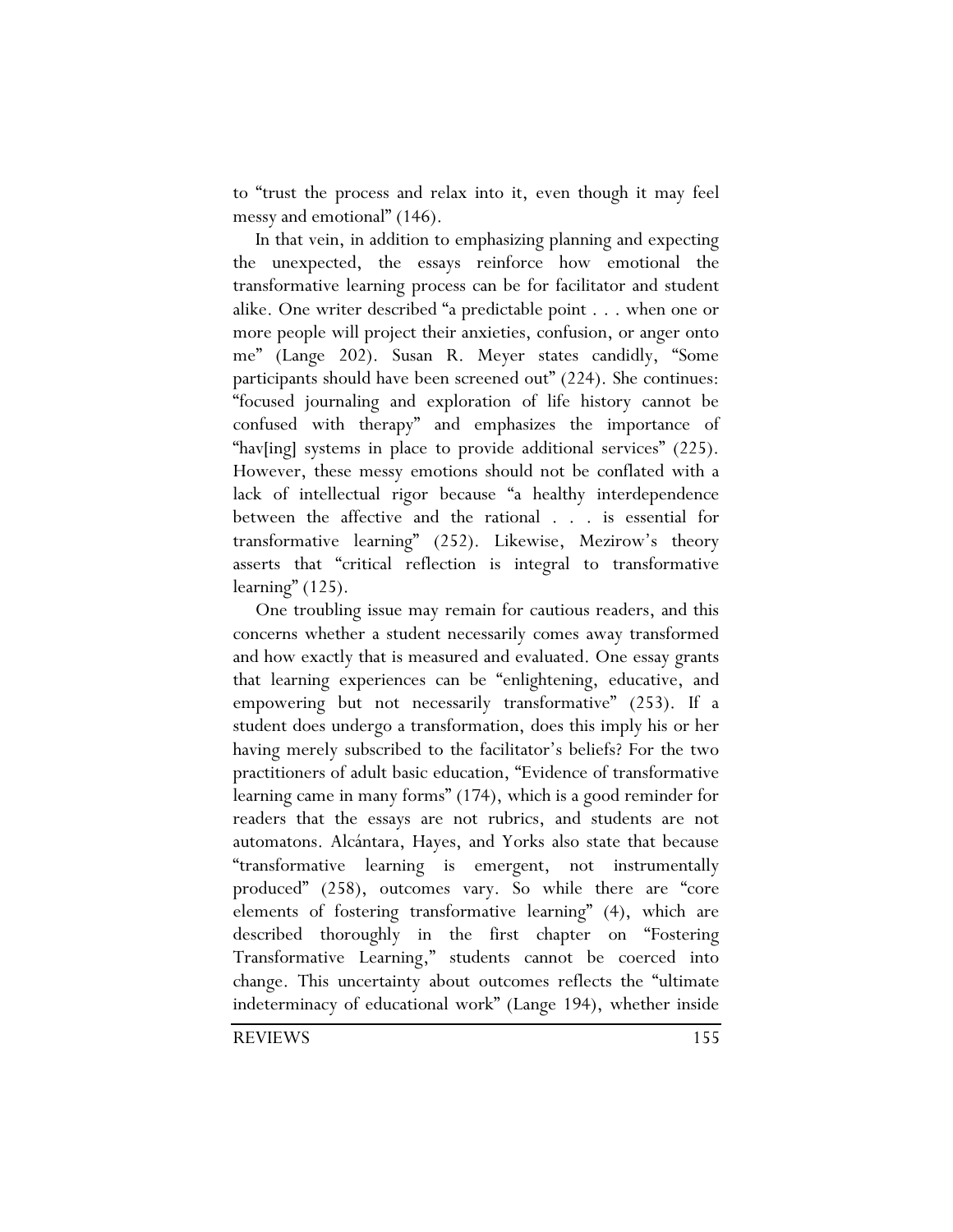or outside of the classroom. Still, while transformative learning is "left to the direction and will of the learner," it is still purposeful and structured (277).

The book would be incomplete if it did not share the voices of the students who have themselves experienced transformative learning. One essay reprinted excerpts, not just paraphrase or summary, of positive student feedback on their experiences (201). Perhaps a future edition could compile student voices speaking in their own essays, since their words help to illustrate the true nature of transformative learning. For example, one student writes, "Support of my colearners was very important, and I feel as if a new network/community of friends has been started. . . ." Another student comments that "[w]ithin three classes, you feel as if you are dealing with a friend and equal as opposed to a 'teacher.'"

While the writer-practitioners of course value and encourage transformative learning, they do so with appropriate cautions. In their chapter on "Transformative Palliative Care Education," for example, MacLeod and Egan admit that "some students felt that they were being manipulated into inappropriate forms of self analysis" (116). One essay described "initial student resistance to group activities" (51), and another that a professional development workshop for teachers "was not received enthusiastically at first; it was misunderstood and resisted" (178). However, in the best cases, transformative learning can "create spaces for rehearsal for action" and the "imagining of alternative realities" (44). The chapter by the European-American Collaborative Challenging Whiteness even offered descriptive "snapshots" from three different years to illustrate what transformative learning looks like over time (265-69). In various ways, each of the essays reveals that facilitators must be attentive to how they can "affect the group's experience" through their "assumptions, values, and actions" (257).

A consultant wrote of her candidate's habitual behavior that "it can get in her way" (156). Transformative learning asks students to get out of their own way; in a sense, they are, or can be, their